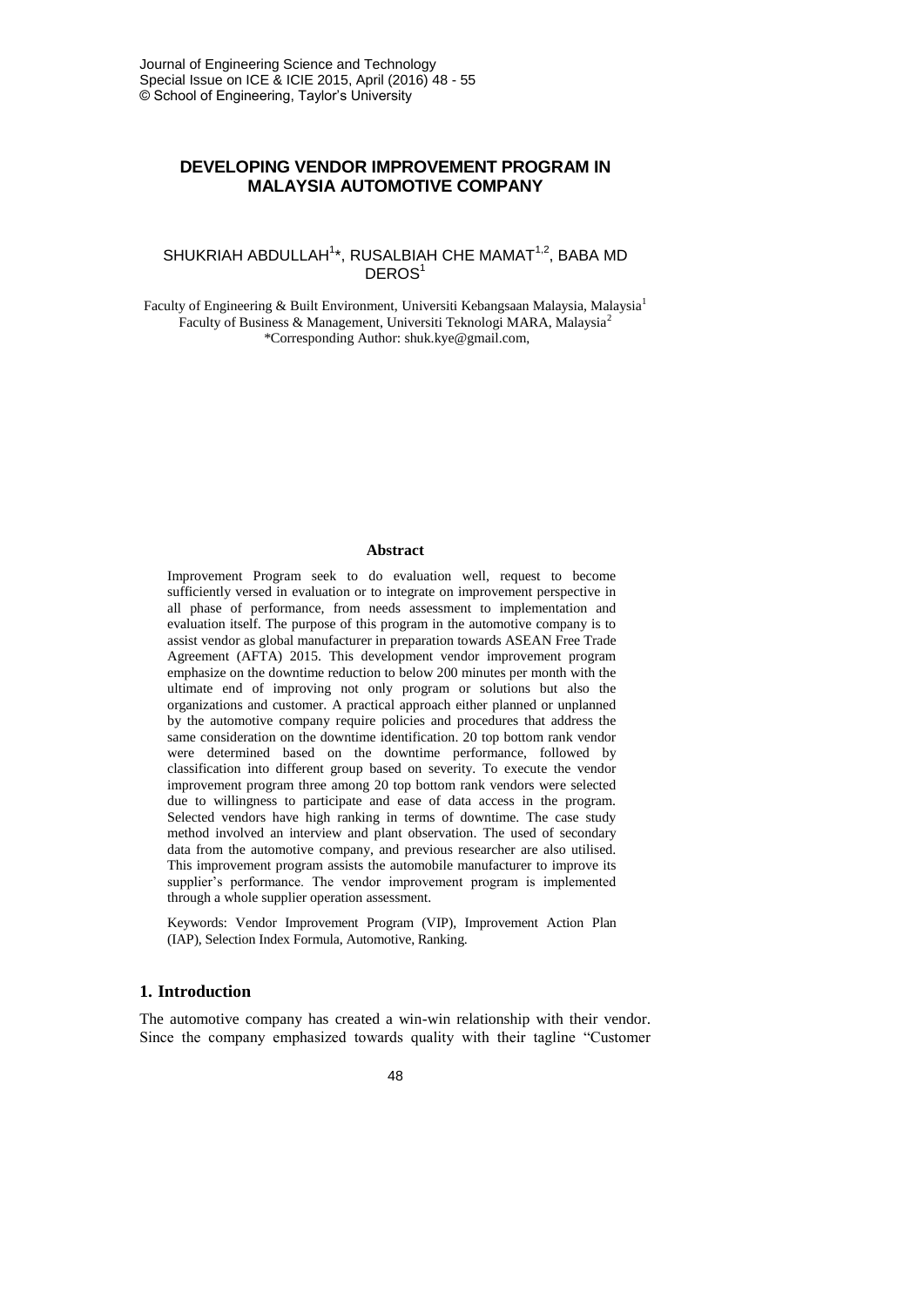First, Quality First", they want the entire vendor to ensure that the quality of every vendor must be improved from the time to time. Four main elements that were highlighted in this program are 4 S, Quality Gate (QG), Command Centre and "My Problem". Besides that, there are sub elements that need to be monitoring which is Customer Outflow, Yokoten Activity, and Management participation. The top management had stressed downtime (DT) as the measurement in monitoring the vendors' performance. The term downtime is used to refer to periods when a system is unavailable [1-5]. By aligning the company goal, improving evaluation processes and communicating performance with supplier and customer, the program can greatly improve their operation efficiency. The objective is to determine the 20 top bottom rank vendors based on yearly performance, and to develop VIP and identify the focus area of improvement for non-performance vendors. Vendor compliance exists to backing the retail merchant, the perfect order model as well as the 'right product, right quantity and right time' concept. Improving vendor performance reduce or eliminates waste in the retail supply chain and could be reflected the lean or six sigma of the retail supply chain. Interest in close customer-supplier relationships or relational governance has increased since the late 1980s due to the professed linkage between closer relationships and improved customer performance [6-11].

## **2. Literature Background**

Vendor development and improvement literature consist of mostly in depth case study and much of the vendor development literature focuses on the automotive industry [12]. In 2008 researcher found that the Malaysia automotive company played a significant role in developing and extending comprehensive support to its supplier mostly in the form of appointment, selection and development [13]. Later in 2010, a case study in Malaysia automotive company, show that vendor development has improved the supply chain management system especially in the area of quality and delivery service [14]. Going as far back as the 1980s, retailers have been creating 'instruction manuals' to assist vendors understand purchase order terms and conditions, as well as value add requirement. These instruction manual have mature over the years in a variety of shape and size. Malaysia have likely introduce Automotive Supplier Excellence Program (ASEP) in 2014, as a step to elevate the local automotive suppliers to world class levels of competitiveness and sustainability due to various study show hows important the development of the vendor improvement program. The beauty of vendor improvement program is that well-structure program can be raise and built, with each step providing a value. Literature review appeared to be in agreement on issues that concern this study for example the vendor issues involved repeated late deliveries and poor quality, while internal poor delivery to customers result from the vendor issues.

## **3. The Theoretical Method**

## **3.1 Vendor Classification**

First step is to Classified the vendor and followed by implementation process. For this study, Downtime (DT) is the measurement that being used to measure the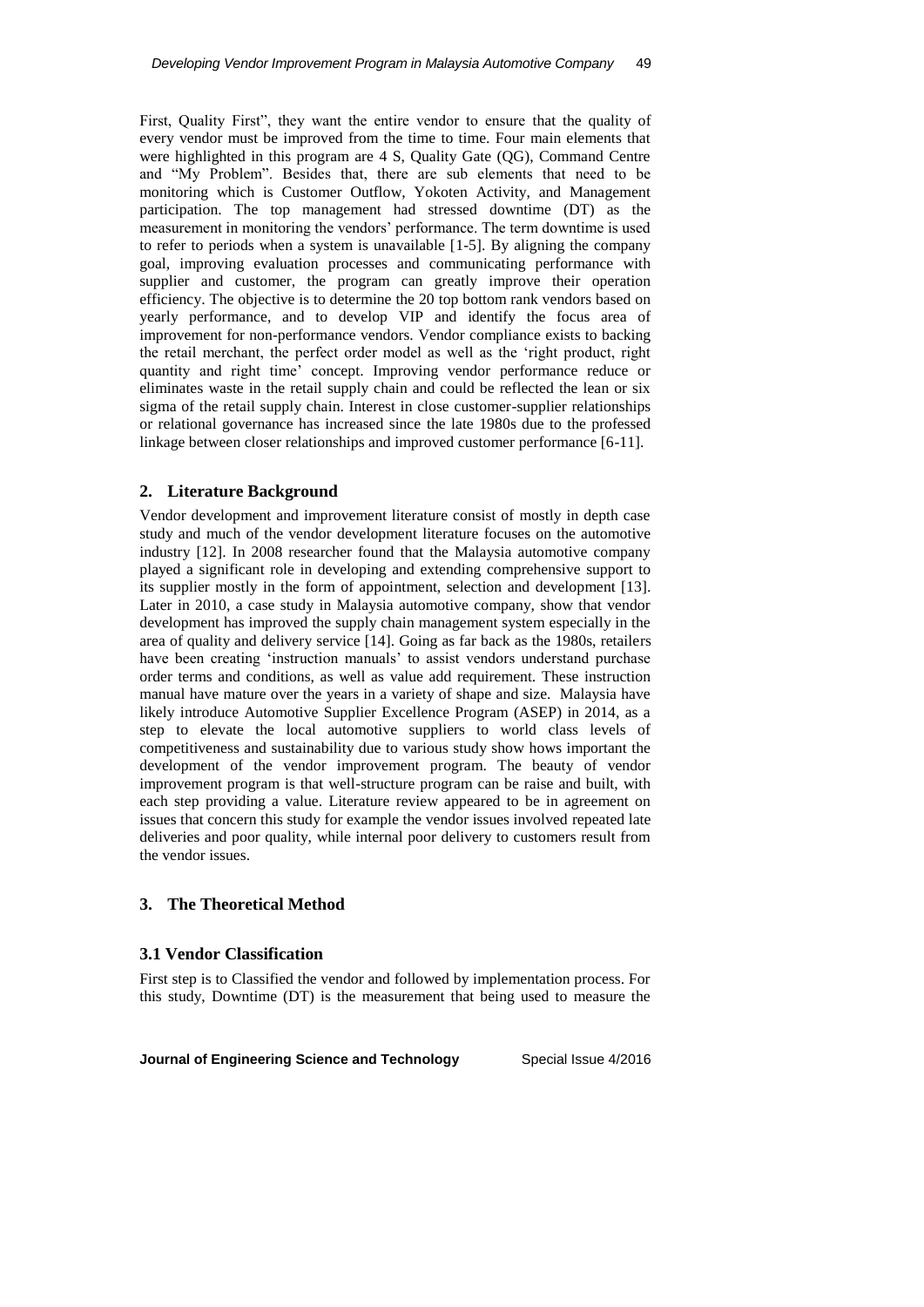vendors' performance, since DT is close related with the cost. DT has been commonly used in the automotive company to evaluate its supplier's performance. 20 top bottom ranked vendors is identify based on the highest downtime.

### **3.2 Classification Process**

Data of vendor quality performance are gathered for the purpose of this study. All vendors' data from the downtime (DT), Troble Shooting and Information Action Report (TeSIAR) and repeated TeSIAR is recorded to monitor the vendor's performance. Next, the selection index is develope using the formula in Eq.1. The ratio formula is used to standardize because DT is measure in minutes, while TeSIAR and Repeated TeSIAR is measure by the unit, Eq. (1) shows how to calculate the ratio of each vendor by using the selection index formula. D is represent the total DT of the vendor for that particular year and divided the total DT of all vendors to get the ratio. T represents the total TeSIAR number of the vendor for that year divided by the total TeSIAR of all vendors. R is the total Repeated TeSIAR of the vendor for the year divided by the total Repeated TeSIAR of all vendors. The ratio result of all vendors interpreted into the Pareto Chart to monitor the ranking of all vendors' quality performance. Based from the Pareto Chart, 20 top bottom rank vendors which contribute 65 percent into quality performance are selected for the VIP.

$$
\sqrt{D^2 + T^2 + R^2} \tag{1}
$$

Next, all these 20 top bottom rank vendors performance reviewed for the purpose of improvement and the area to be focus during the program. Then, these nonperforming vendors will be classifying into three groups to determine the degree of attention and severity of the vendors. The groups are classified based on three elements as refered in Eq.2. By referring to the Eq. (2) Group (G) is the total of a  $+ b + c$  where a is the index value which consist the ration of DT, teSIAR and Repeated teSIAR, b is based from the involvement point that the vendor received during the Quality Improvement Program, and c is the point that vendor received during the supplier evaluation. The sum of a, b, and c will further classified the vendor into several groups. Fig. 1 shows the point that given using demerit point. That's mean the higher point, the more severe the vendor performance.

$$
G = a + b + c
$$

| $<0.05:0$ pt   | $O: 0$ pt       | O: 1 pt         |
|----------------|-----------------|-----------------|
| $≥0.05$ : 1 pt | $\Delta$ : 1 pt | $\Delta$ : 1 pt |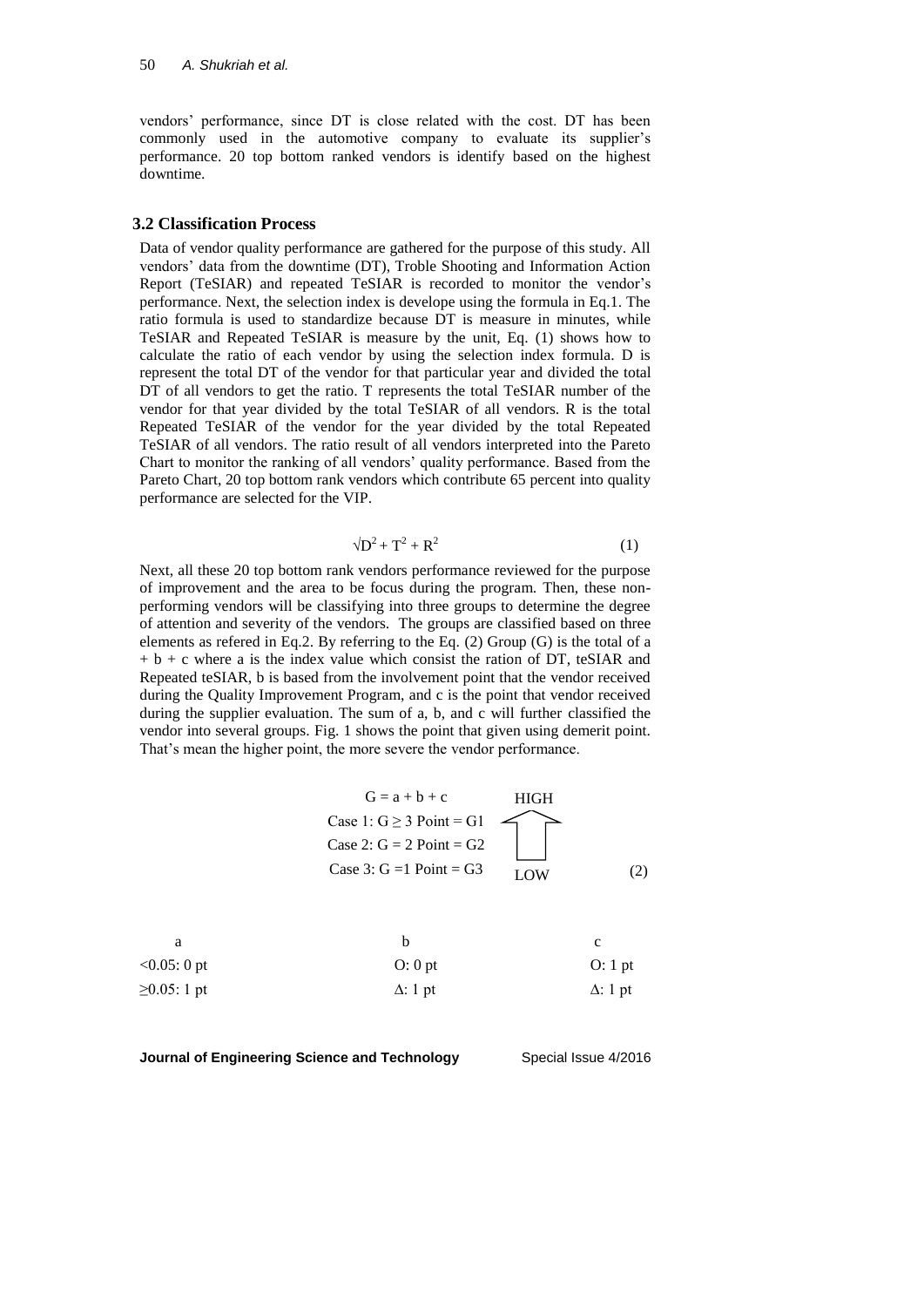$\geq 0.10$ : 2 pt  $X: 2$  pt  $X: 2$  pt  $X: \geq 3$  pt

$$
2 pt
$$

**Fig.1, Demerit point**

## **3.3 Implementation Process**

The selected vendors is notified and called for a meeting. The participants are from the production and quality manager of each vendor that involve with VIP. These vendors are requested to prepare an Improvement Action Plan(IAP) together with a team members. Then, by reviewing the vendors' IAP, the company will visit the vendor plant. During the visit the company will emphasize on the following element; Quality Gate (QG), Customer Outflow, Yokoten, Management, Fundamental (5S, Command Center, My Problem). Fig.2, illustrated the completed outline of the improvement program.



**Fig.2, Vendor Improvement Program Process Flow**

## **4. Result and Discussion**

Each of the 46 vendors evaluated based on Downtime, Trouble Shooting and Information Action Report (TeSIAR), and repeated TeSIAR yearly performance shown in Fig.3, Fig.4 and Fig.5. The 20 top bottom rank vendor are identify shown in Fig.6 using selection index. Pareto chart used to estimate around 65% of vendor which contributed to the company performance. Three companies JVC, DAN and OOK are selected for case study purpose.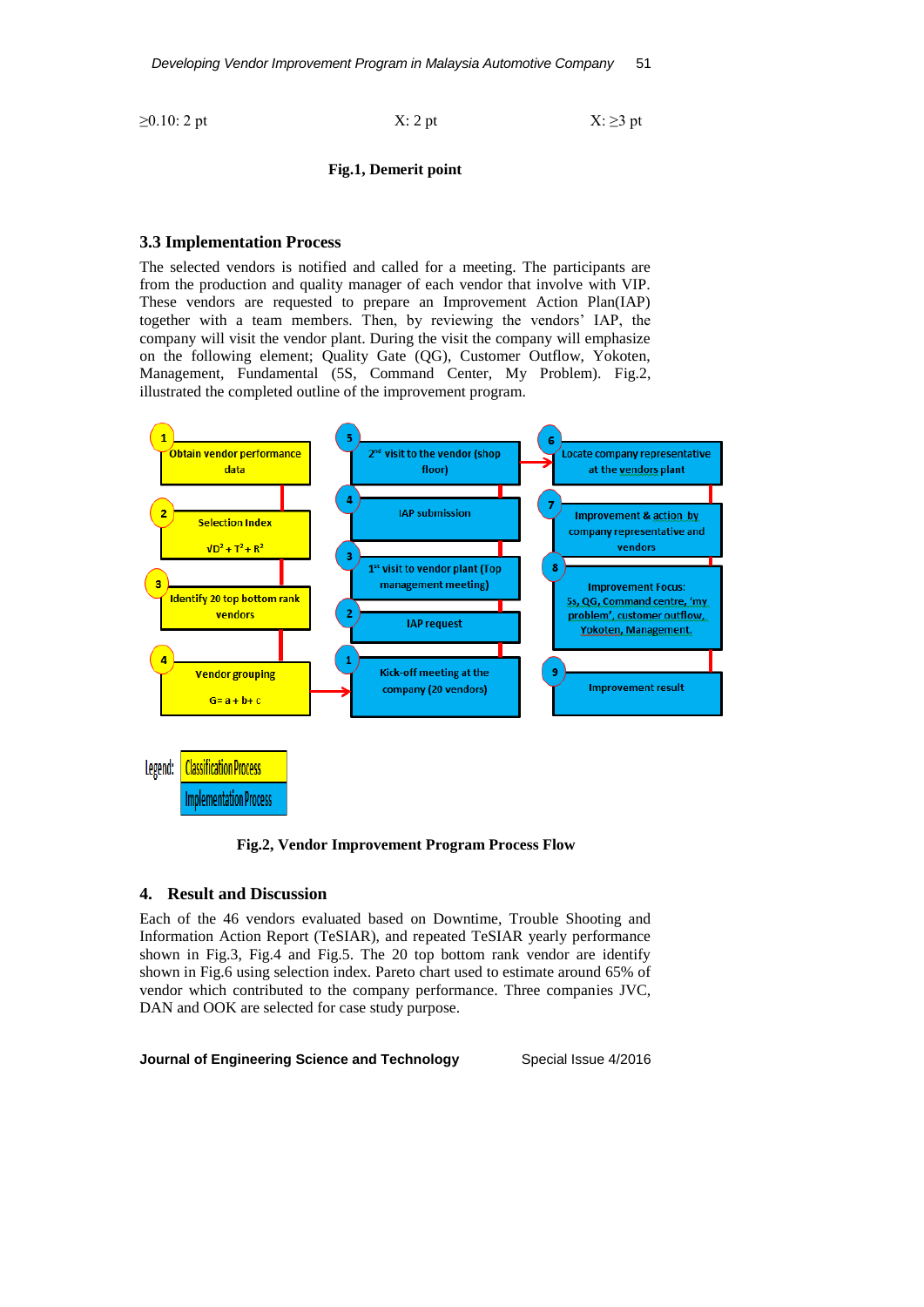

**Fig.3, Downtime result Fig.4, Total TeSIAR case Fig.5, Repeated TeSIAR**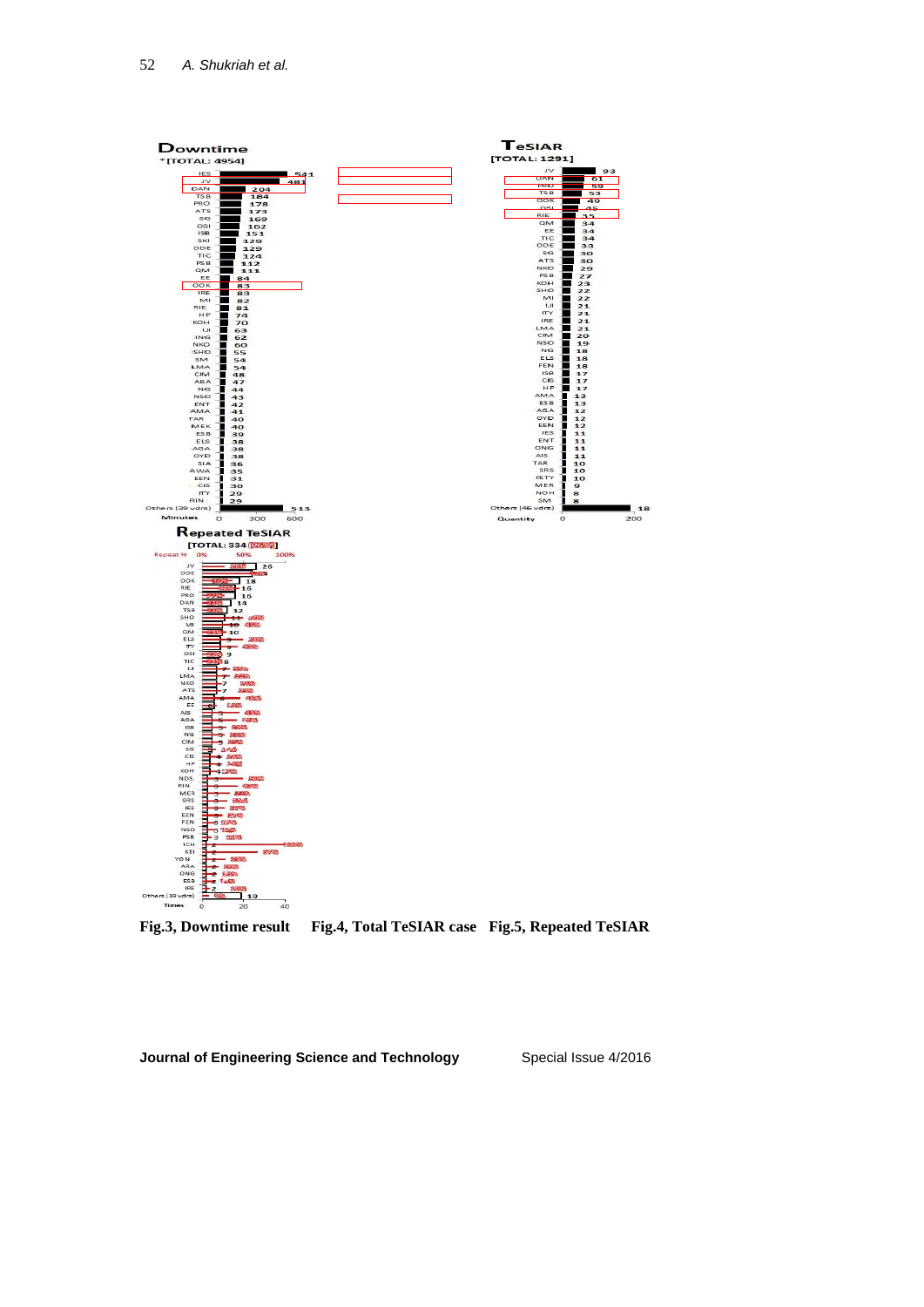

**Fig.6, Selection Index result**

Base on the observation, the three non-performing vendors (OOK,DAN and JV) majority depend on the company initiative to mobilize the improvement program.OOK established in 2003, manufacture an abs and fibre glass bodykit, their manufacturing process uses vacuum forming, lamination and blow molding. DAN manufacture specializes in solid and spong rubber profile, shapped hose and mold product, this company is the pioneer automotive rubber product produce in Malaysia. JV is one of the main supplier; product comprise modular assemblies, suspension parts, body and engine as well as plastic part and lamp assemblies. The following activities shown in Fig. 7 is an improvement program at the vendors plant. Quality gate are conducted to analyze the quality of their products and to take actions in time. Quality gate become a milestones and decision point within a project and are evaluated against predefined and quality focused criteria. Zero defect program closed refers to designing defects out of the process or product, so that theoretically at least a company can consistently manufacture a defect free product. It is the best approach in a six sigma environment of continuos improvement. The 5S initiative fall broadly into categories where department specific wherein each department manage the 5S initiatives specific to the department most likely to lead the best result if follows the integrated with the process model of implementation. When an organization intention to improve its vendor management efforts, it help to implement changes in the sequencial stage they occur; strategic fit, selection and contract, execution, then review. The program should build a useful, multidiscipline, multilayered approach to ensure vendors achieved the maximum value for business.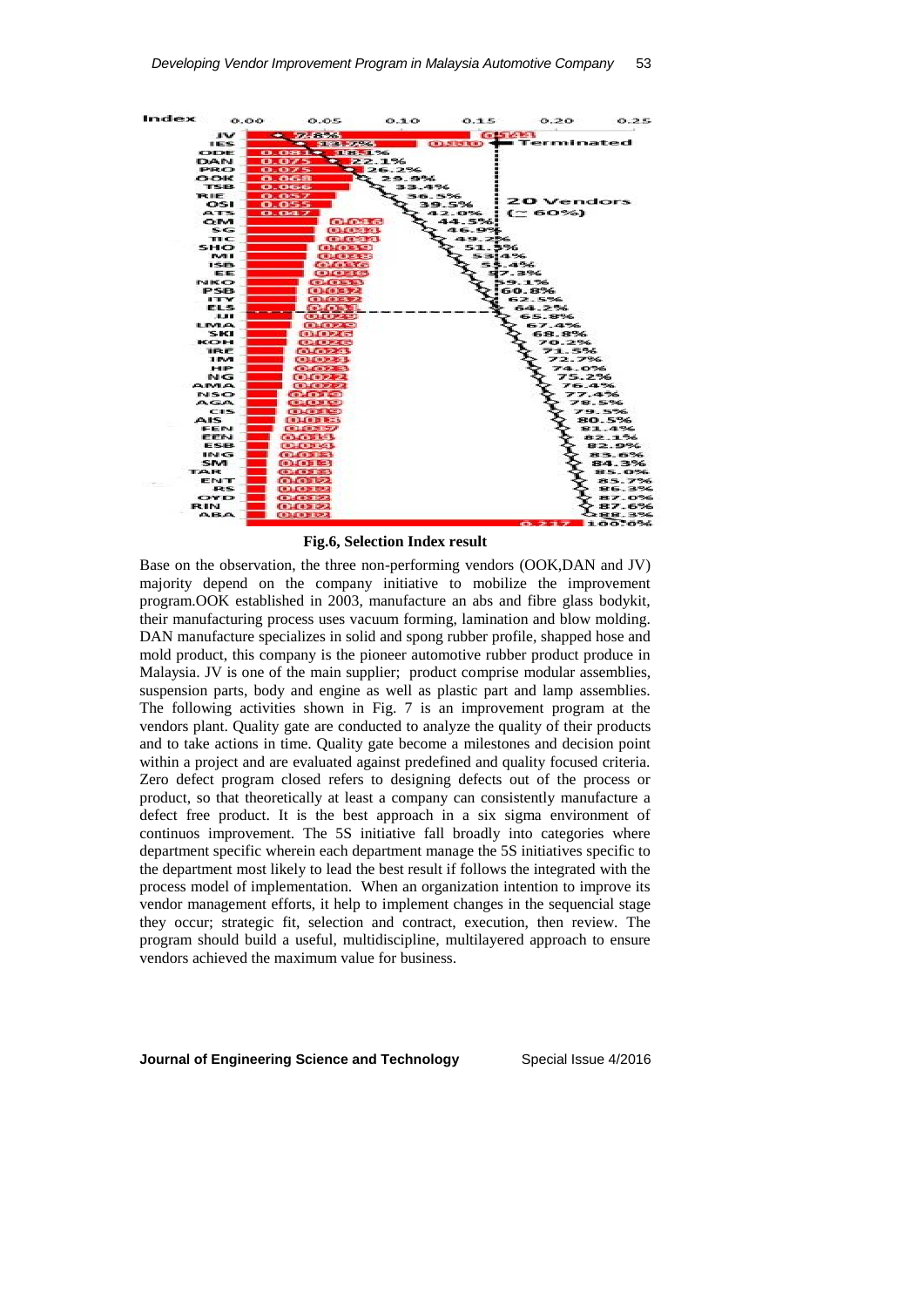

Quality gate 'Zero' Defect Program



5 S Model line Command centre area

# **Fig. 7 Improvement activities**

# **5. Conclusion**

Vendor development is one of the current techniques of strategic sourcing, where it improves the value received from suppliers. This paper conclude the objective to determine the 20 top bottom rank vendors based on yearly performance, and to develop VIP and identify the focus area of improvement for non-performance vendors. Vendor development strategies can result in significant improvement in supplier performance including reduction product defetc, improving on time delivery and improving product performance. Not all vendor development innitiatives are successful, in fact many are not due to poor implement and follow-up.